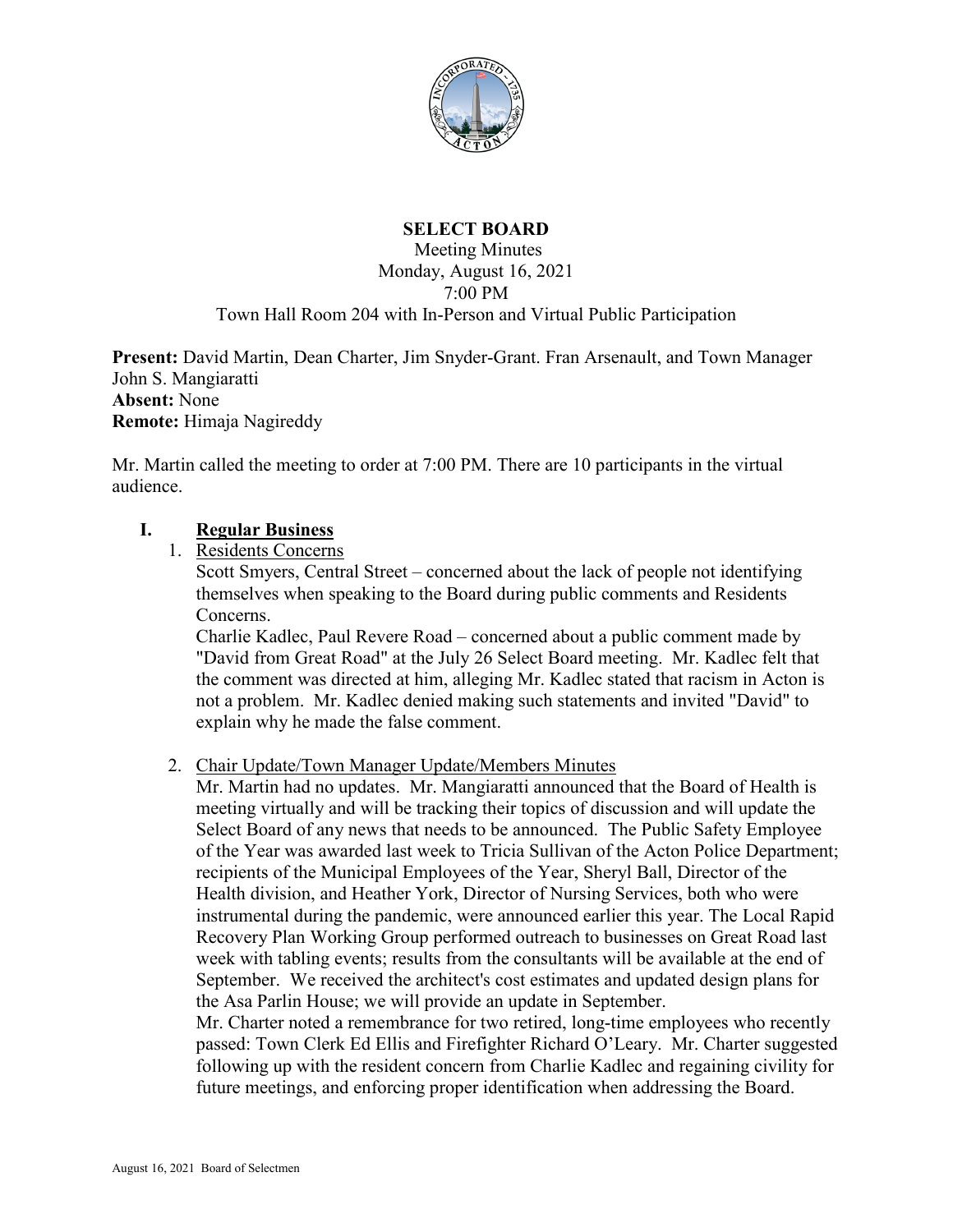

Ms. Nagireddy announced the Water Resource Advisory Committee is looking for new members, and that the Water Land Management Committee, a committee of the Acton Water District, is also looking for new members.

## **II. Sewer Commissioners**

3. Approve Sewer Connection for 74 Main Street and Sewer Betterment Rate **Mr. Charter moved to open the meeting as sewer commissioners, seconded by Ms. Arsenault and unanimously approved by roll call: (Ms. Nagireddy, Ms. Arsenault, Mr. Charter, Mr. Martin, Mr. Snyder-Grant)** Mr. Martin introduced the process of sewer connection and the sewer betterment fee, but did not include the interest fee. The proposed interest rate is 1.55%/year. **Mr. Charter moved to raise the betterment fee from \$15/month to 1.55%/month, seconded by Ms. Arsenault and voted unanimously by roll call: (Ms. Nagireddy, Ms. Arsenault, Mr. Charter, Mr. Martin, Mr. Snyder-Grant).**

The sewer connection would be for 10 units with one unit not in the sewer district and already paid for. The Board discussed expanding the sewer district, but with some reserve that the Town's sewer consultant has not been consulted yet regarding potential impact. The project is in process of a hearing with the Planning Board, and is still open, and has been continued. The Board did not take up the request from the developer through the Engineering Department to approve the sewer connection.

#### **III. New/Special Business**

4. COVID-19 Response Update

Mr. Mangiaratti noted the Board of Health is meeting tonight regarding State guidance on handling public health measures in public buildings. There were no new cases between June 12, 2021 and July 30, 2021; there are currently ten active cases in Town. Scott Smyers, Central Street, questioned how many people are hospitalized or recovering at home. Mr. Mangiaratti stated some of the information cannot be disclosed to the public. Mr. Smyers commented his concern about the upcoming school year and decisions that will be made by the School Committee.

#### 5. Approve Rent Increase on Acton Housing Authority Affordable Units

Kelley Cronin, Acton Housing Authority has eight units part of LIP (40B). The rents were originally set at 80% of area median incomes (AMI). Rents have not been raised in years. The State proposed that the rates be set using the 2019 AMI . The rent would be \$1681 for 2-bedroom units. Rent is paid at 30% of the tenant's income. Ms. Cronin is requesting the Board to approve to set the rates at the 2018 level in 2022. Ms. Nagireddy and Ms. Arsenault noted concerns about raising rents for tenants at a time when many renters are challenged financially. Ms. Cronin noted that all tenants with rent vouchers would still not pay more than 30% of their income, and that the difference between the rent and the tenant payments provides income to the AHA. **Mr. Snyder-Grant moved to approve the rent increase as described in the memo from the Acton Housing Authority, seconded by Mr. Charter. Mr.**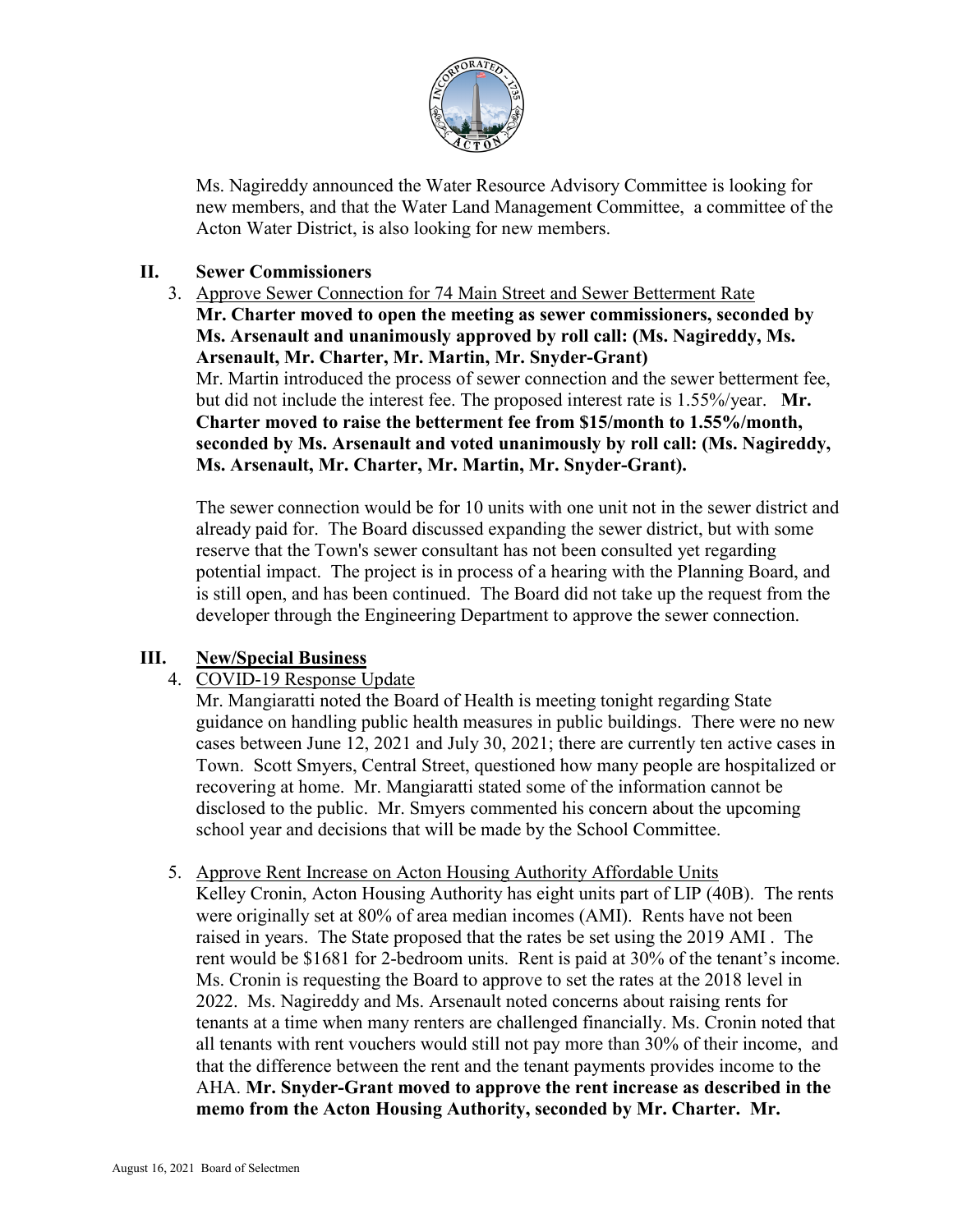

**Snyder Grant called roll: Ms. Arsenault – nay, Ms. Nagireddy – nay, Mr. Martin – aye, Mr. Charter – aye, Mr. Snyder-Grant –aye. The motion carried.**

6. Appoint Tenant Board Member to the Acton Housing Authority

Ms. Cronin briefed the Board regarding the State regulations regarding requiring a housing tenant to be a member of the Acton Housing Authority Board of Directors. There were three applications submitted to the Town Clerk's Office. Applicants were given an opportunity to speak to the Board for consideration. **Mr. Snyder-Grant polled the Board, with each Member selecting Melissa Wingfield as their first choice. By the voting rules described by Mr. Martin, this meant Ms. Wingfield was voted in as the tenant representative** 

- 7. Approve Local Initiative Program Application for the Local Action Units, Habitat for Humanity, 26 Carlisle Road **Mr. Snyder-Grant moved to approve the Local Initiative Program application for Local Action Units, for Habitat for Humanity at 26 Carlisle Road, seconded by Mr. Charter and approved unanimously by roll call: (Ms. Nagireddy, Ms. Arsenault, Mr. Charter, Mr. Martin, Mr. Snyder-Grant)**
- 8. Presentation of the Energize Acton Website Andrea Becerra, Sustainability Director made a brief presentation regarding the new Energize Acton Website (https://EnergizeActon.org). Mr. Snyder-Grant commented that the website is a collaboration between the Town and a local community group, the Acton Climate Coalition, and that this collaborative arrangement is unique among the Towns using the Mass Energize website framework.
- 9. Discuss International Council for Local Environmental Initiatives Invitation to Join the ICLEI150 Race for Zero Mr. Mangiaratti updated the Board that the Sustainability Director weighed in on the invitation to join. Ms. Becerra informed the Board that the actions that ICLEI requires to join the ICLEI150 Race for Zero would be obtainable with the 2030 target date regarding climate action. The Board suggested that Ms. Becerra draft a statement. **Mr. Charter moved to direct Town staff to draft a statement to join the ICLEI150 Race for Zero commitment at a future meeting, seconded by Mr. Snyder-Grant and voted unanimously by roll call: (Ms. Nagireddy, Ms. Arsenault, Mr. Charter, Mr. Martin, Mr. Snyder-Grant)**
- 10. Appoint Liaison to the Regional Emergency Communications Center Board Mr. Mangiaratti updated the Board regarding the governance agreement that there must be a liaison from the Select Board to serve in the liaison roll. Mr. Martin recommended Dean Charter. **Ms. Arsenault moved to appoint Dean Charter as liaison to the RECC Board of Directors, seconded by Mr. Snyder-Grant and voted unanimously by roll call: (Ms. Nagireddy, Ms. Arsenault, Mr. Charter, Mr. Martin, Mr. Snyder-Grant)**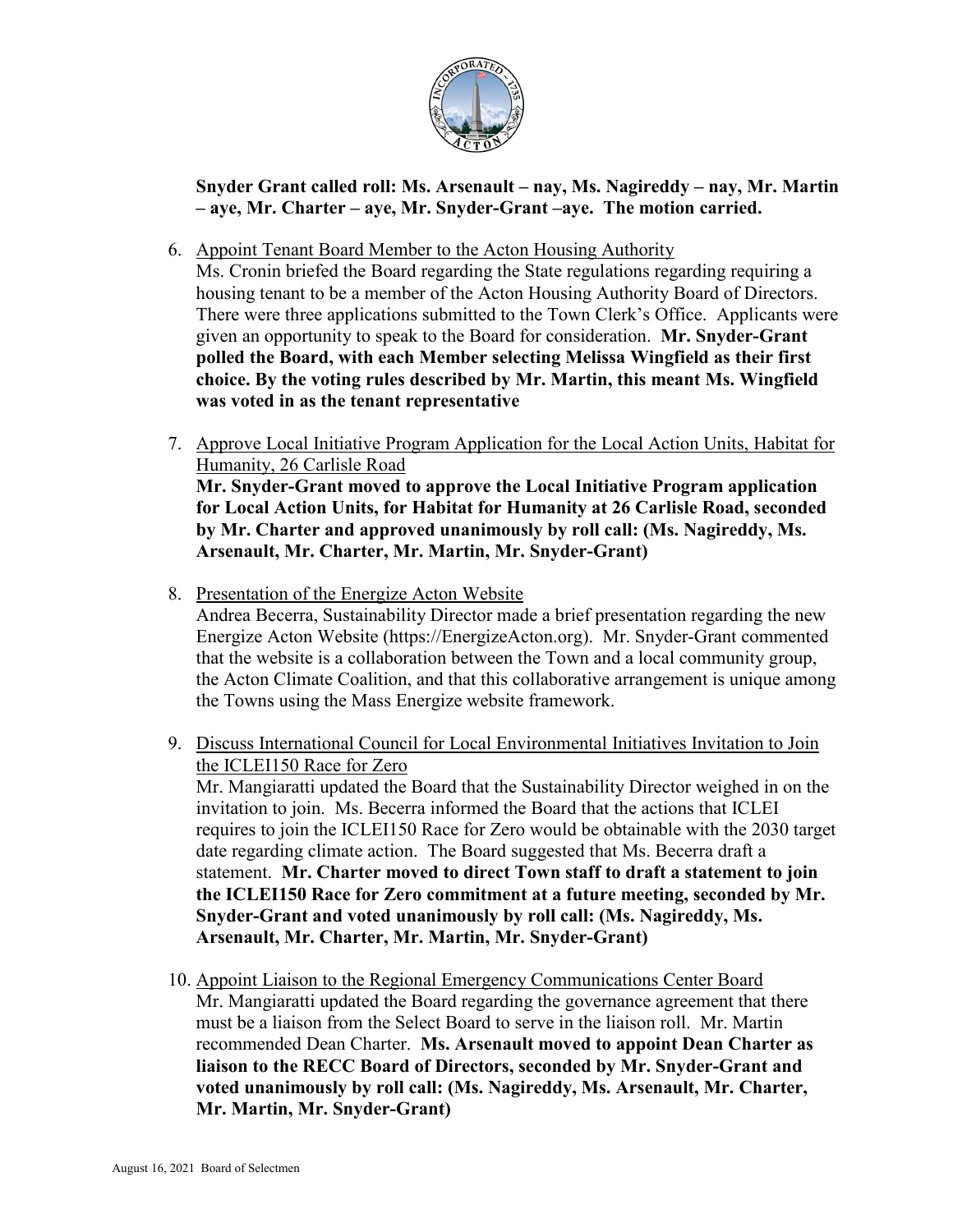

- 11. Coronavirus Aid, Relief, and Economic Security (CARES) Act Funds Update; Emergency Rental Assistance Program, Acton-Boxborough Regional School District and Information Technology Mr. Mangiaratti briefed the Board members on the remaining funding from the CARES Act. There is approximately \$200,000 remaining and recommending to distribute just under \$100,000 for Information Technology upgrades, allocate \$50,000 toward the Emergency Rental Assistance Program, and the remaining \$35,000 towards the Acton-Boxborough Regional School District Food Program. **Mr. Charter moved to approve the funding expenditures, seconded by Ms. Arsenault and voted unanimously by roll call: (Ms. Nagireddy, Ms. Arsenault, Mr. Charter, Mr. Martin, Mr. Snyder-Grant)**
- 12. Approve Extension of Reduced Parking Rates of \$25 per month for All Reserved Parking Spots Through December 31, 2021 **Mr. Charter moved to approve the reduced parking rate of \$25 per month for train station parking through December 31, 2021, seconded by Ms. Arsenault and voted unanimously by roll call: (Ms. Nagireddy, Ms. Arsenault, Mr. Charter, Mr. Martin, Mr. Snyder-Grant)**
- 13. Approve Private Way Plowing Fee 2021-2022

Corey York, DPW Director updated the Board regarding the 2021-2022 winter season. Private Way owners can submit a request for the Town to provide plowing service for a fee. **Mr. Charter moved to approve the private plowing rate, seconded by Ms. Arsenault and voted unanimously by roll call: (Ms. Nagireddy, Ms. Arsenault, Mr. Charter, Mr. Martin, Mr. Snyder-Grant)**

14. Approve 9/11 Proclamation

Mr. Martin read the draft proclamation. **Mr. Snyder-Grant moved to approve the proclamation, seconded by Mr. Charter. Ms. Nagireddy requested to add "honoring the lives lost and their families" to the proclamation language. Mr. Snyder-Grant moved to approve the proclamation with the amendment, seconded by Mr. Charter and approved unanimously by roll call: (Ms. Nagireddy, Ms. Arsenault, Mr. Charter, Mr. Martin, Mr. Snyder-Grant)**

**IV. Consent Items** 

**Mr. Charter moved to approved consent items 16-27, seconded by Ms. Arsenault and approved unanimously by roll: (Ms. Nagireddy, Ms. Arsenault, Mr. Charter, Mr. Martin, Mr. Snyder-Grant)**

**Mr. Charter moved to adjourn, seconded by Ms. Arsenault and approved unanimously by roll call: (Ms. Nagireddy, Ms. Arsenault, Mr. Charter, Mr. Martin, Mr. Snyder-Grant). The meeting adjourned at 9:10 PM.**